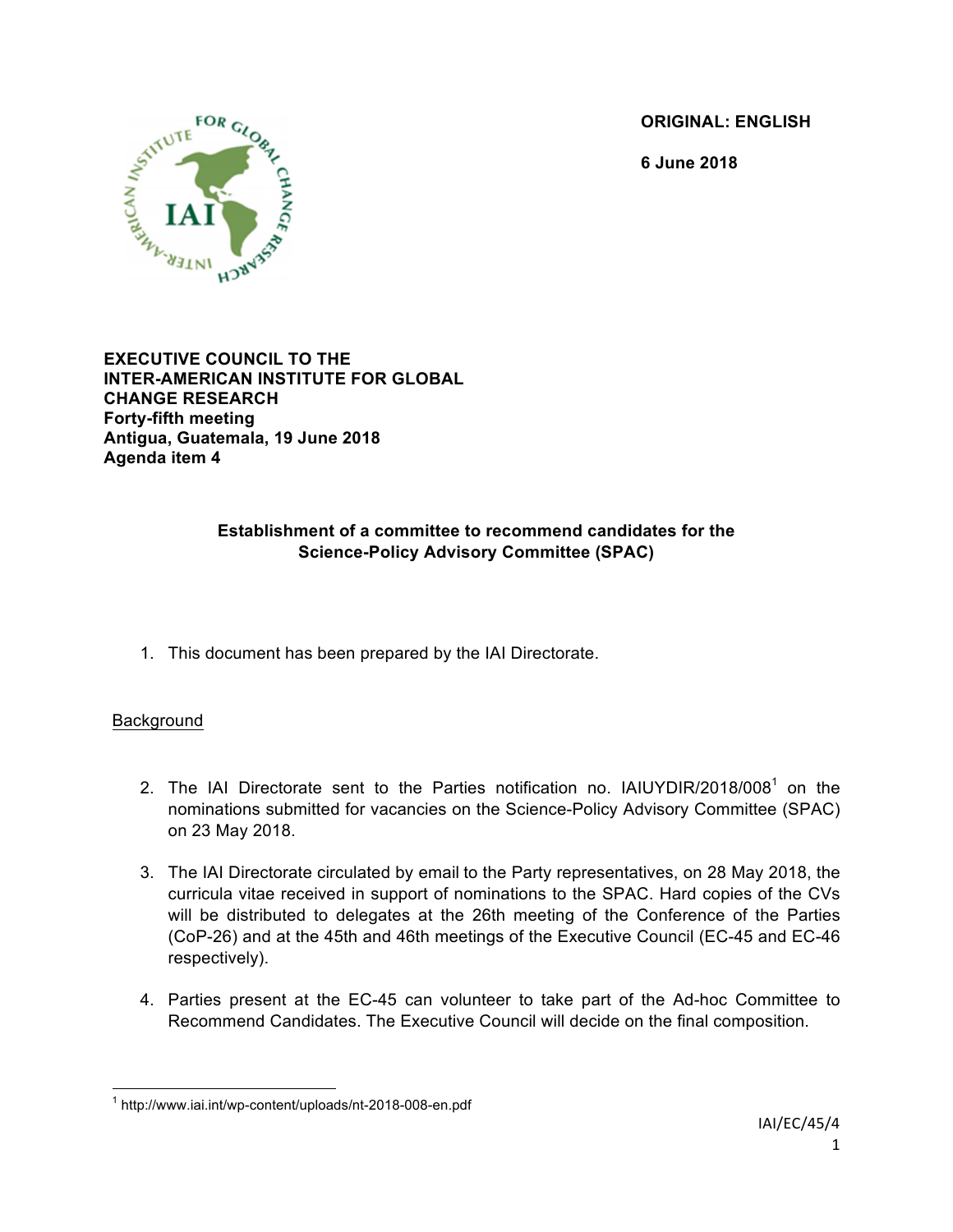- 5. The established Ad-hoc Committee will meet at its convenience and prior to 21 June 2018, to evaluate the curricula vitae, based on the document submitted by the Chair of the SPAC<sup>2</sup>. It will also present a report to the CoP-26, on 21 June, recommending candidates to the SPAC.
- 6. The Executive Council, at its 44th meeting (Bogotá, 2017), adopted Decision XLIV/3*, Template for presentation of background information for election of SAC and SPAC members,* which states:

*The EC directed the SAC and the SPAC to provide evaluation criteria for candidates to those committees, so that the Directorate, together with the chairs of both committees can prepare a nomination CV template.*

7. This template is contained as an Annex to the present document.

## Recommendation

8. The Executive Council is invited to take note of this document.

 <sup>2</sup> http://www.iai.int/wp-content/uploads/iai-cop-26-23-e.pdf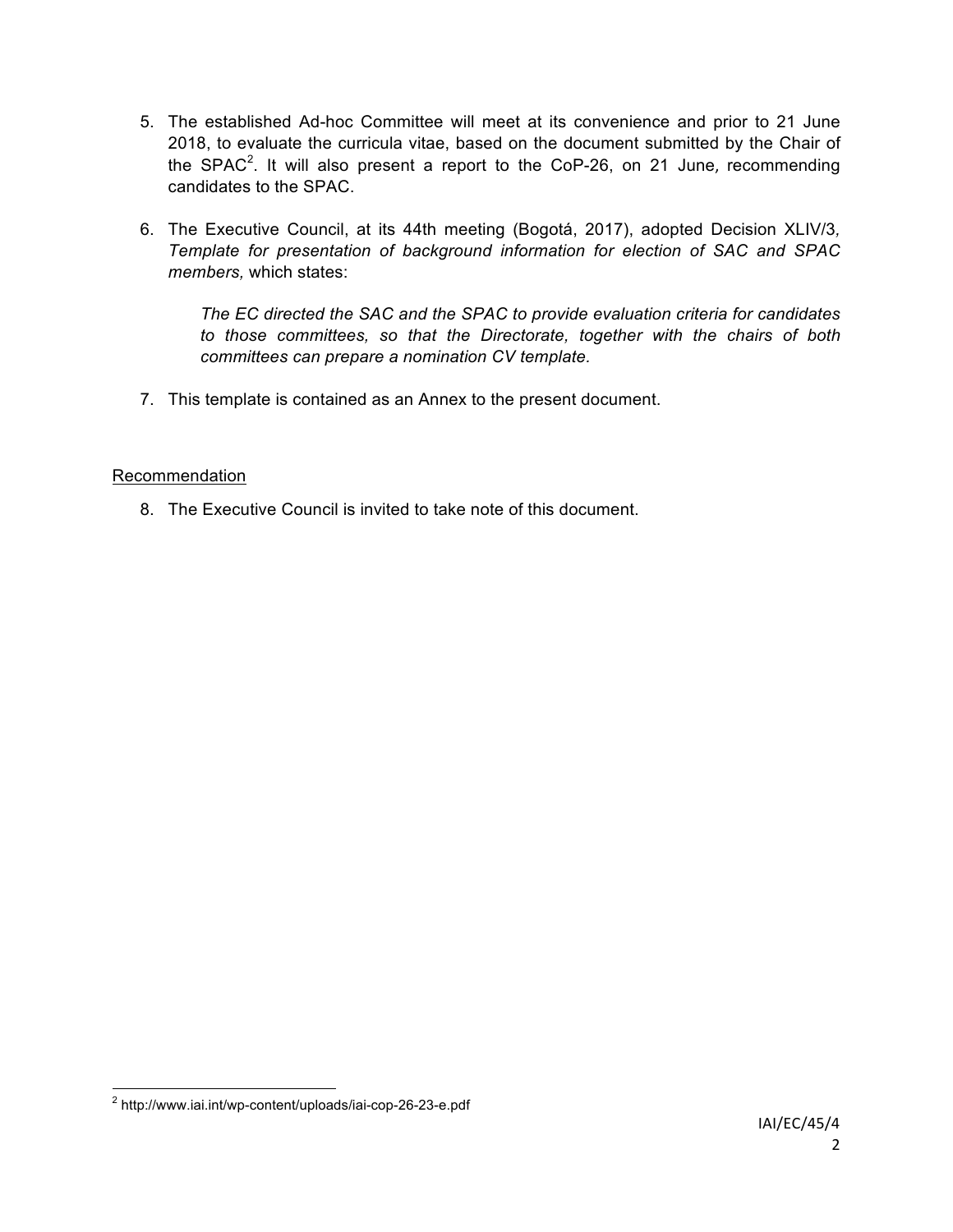# Annex 1

#### **Selection criteria and eligibility - CV template**

|    | Objective                                                                                                              | <b>Criteria</b>                                                                                                                    | <b>Indicators</b>                                                                                                                                                                                                                                                                           | <b>Attributes</b> |
|----|------------------------------------------------------------------------------------------------------------------------|------------------------------------------------------------------------------------------------------------------------------------|---------------------------------------------------------------------------------------------------------------------------------------------------------------------------------------------------------------------------------------------------------------------------------------------|-------------------|
|    | SPAC member has strong<br>science policy expertise in<br>science-based decision<br>making or science policy<br>liaison | 1.1 Science Policy<br>expertise and ability to<br>effectively communicate<br>scientific information in a<br>policy relevant manner | 1.1.1 Publications on relevant subject matter<br>1.1.2 Membership/ participation in<br>organizations, Boards, high-level meetings,<br>conferences, etc. related to Science Policy<br>1.1.3 Years spent working on Science Policy<br>within public, NGO, academic, and/or private<br>sectors |                   |
|    |                                                                                                                        | 1.2 Experience leveraging<br>research use                                                                                          | 1.2.1 Demonstrated impact in connecting<br>research producers with research users (i.e.<br>enabling research uptake)                                                                                                                                                                        |                   |
| 2. | SPAC member has<br>experience relevant to the<br>objectives of the IAI                                                 | 2.1 Experience related to<br>global change (especially<br>climate change)                                                          | 2.1.1 Experience undertaking work related to<br>global change (especially climate change) in a<br>scientific or policy capacity, particularly in a<br>leadership role                                                                                                                       |                   |
| 3. | SPAC member can<br>collaborate effectively<br>with committee members<br>from the Americas                              | 3.1 International<br><b>Committee Experience</b>                                                                                   | 3.1.1 Role held and years spent as a member<br>of an international committee                                                                                                                                                                                                                |                   |
|    |                                                                                                                        | 3.2 Knowledge and<br>cultural awareness of the<br>Americas                                                                         | 3.2.1 Years spent working/living in Latin<br>America or the Caribbean<br>3.2.2 Experience working on files focused on<br>Latin America or the Caribbean<br>3.2.3 Can communicate effectively in Spanish.<br>Ability to communicate in Portuguese would be<br>an asset.                      |                   |